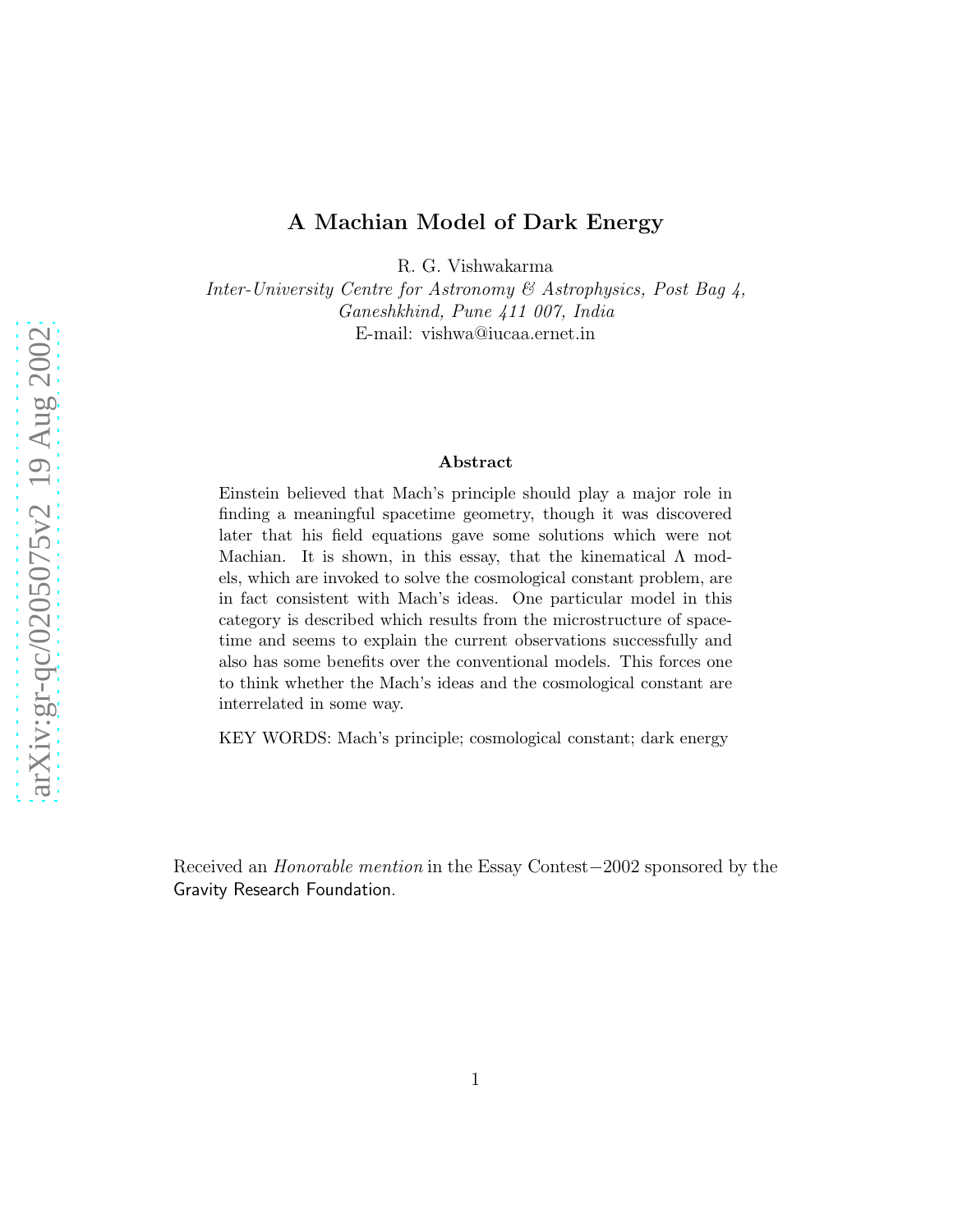When Einstein introduced the cosmological constant  $\Lambda$  into his field equations to obtain a static solution, he was guided by Mach's principle, which argued that the distribution of matter determined the precise geometrical nature of spacetime and hence forbade the notion of empty universe. He believed that the presence of matter was essential for a meaningful spacetime geometry [1]. However, he had to discount his idea when deSitter discovered a cosmological model with  $\Lambda$  and no matter at all which had both static and dynamic representations. Later he also dismissed  $\Lambda$  when it was found that the universe was expanding. One however notices that if a dynamic  $\Lambda(t)$  is introduced into Einsein's field equations, no solution is possible in the absence of matter. This is clear from the divergence of the field equations:

$$
[R^{ij} - \frac{1}{2} R g^{ij}]_{;j} = 0 = -8\pi G \left[ T^{ij} - \frac{\Lambda(t)}{8\pi G} g^{ij} \right]_{;j}.
$$
 (1)

(I shall use the units with  $c = 1$  throughout. However, c will be restored whenever needed.) Obviously a solution with a dynamic  $\Lambda$  is possible only if  $T^{ij} \neq 0$  (and  $T^{ij}_{;j} \neq 0$ ). In the absence of matter (or even if the matter is conserved),  $\Lambda$  has got to remain a constant. Thus the empty spacetime cannot be obtained as a solution of general relativity with a dynamic  $\Lambda(t)$ .

This way of introducing  $\Lambda$  into Einstein's equations gives it a status of a source term. Now it  $(\Lambda/8\pi G)$  represents the energy density of '*emptiness'* (vacuum) and hence invites particle physics to interact with general relativity via Λ. Note that the only possible covariant form for the energy momentum tensor of the quantum vacuum is  $T_{\rm v}^{ij} = -\rho_{\rm v} g^{ij}$ , which is equivalent to the cosmological constant. It behaves like a perfect fluid with the energy density  $\rho_{\rm v} = \Lambda/8\pi G$  and an isotropic pressure  $p_{\rm v} = -\rho_{\rm v} = -\Lambda/8\pi G$ . The conserved quantity is now the sum of matter and vacuum (and not the two separately), as is obvious from equation (1).

Here comes the problem: the value of vacuum energy at the Planck epoch comes out as  $\approx 10^{76} \text{ GeV}^4$ , which is 123 orders of magnitude larger than its value predicted by the Friedmann equation

$$
\frac{\dot{S}^2}{S^2} + \frac{k}{S^2} = \frac{8\pi G}{3}\rho + \frac{\Lambda}{3},\tag{2}
$$

which gives  $\Lambda_0 \approx H_0^2$  or equivalently  $\rho_{v0} \approx 10^{-47} \text{ GeV}^4$  [2]. (The subscript '0' denotes the value of the quantity at the present epoch.) It is fortunate for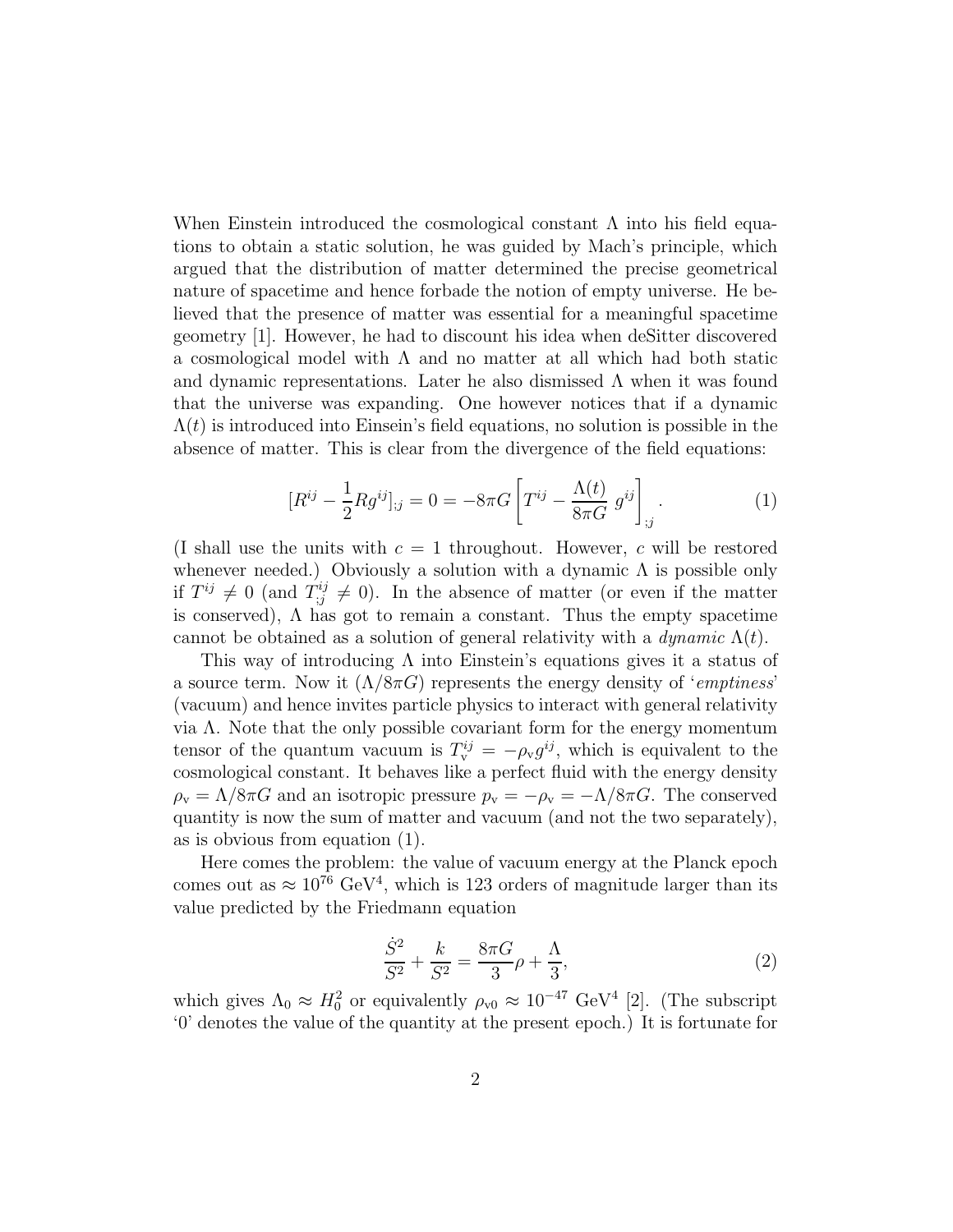general relativity that this predicted value of  $\Lambda$  by the theory is also consistent with the recent observations of type Ia supernovae [3] and the anisotropy measurements of the cosmic microwave background radiation (CMBR) [4], taken together with the complimentary observational constraints on matter density [5]; all indicate that the present constituent of the universe is dominated by some weird kind of energy with negative pressure, commonly known as 'dark energy'. The simplest candidate for dark energy is the cosmological constant, though plagued with this so called the cosmological constant problem. Obviously the problem arises due to the incompatibility of general relativity and particle physics. The dynamical  $\Lambda$  was, in fact, invoked in an attempt (phenomenological in nature) to solve this problem (historically, it was not invoked to make the solutions of Einsein's equations consistent with Mach's ideas). The rationale behind this approach is that  $\Lambda$  was large during the early epochs and it decayed as the universe evolved, reducing to a small value at the present epoch.

There is another phenomenological approach to solve this problem, which has become very popular since recent observations suggested the existence of a nonzero  $\Lambda$ . This invokes a slowly rolling down scalar field  $\phi$ , commonly known as 'quintessence', with an appropriate potential  $V(\phi)$  to explain the observations [6].

Note that though the quintessence fields also acquire negative pressure during the matter dominated phase and behave like dynamical Λ (with  $\Lambda_{\text{effective}} \equiv 8\pi G \rho_{\phi}$ , they are in general fundamentally different from the dynamical (kinematical)  $\Lambda$ . In the former case, quintessence and matter fields are assumed to be conserved separately (through the assumption of minimal coupling of the scalar field with the matter fields). However, in the latter case, the conserved quantity is  $[T^{ij} + T^{ij}_{\mathbf{v}}]$ , as have been mentioned earlier. This implies that there is a continuous creation of matter from the *decaying* Λ as is clear from the following.

$$
\rho = CS^{-3(1+\omega)} - \frac{S^{-3(1+\omega)}}{8\pi G} \int \dot{\Lambda}(t) S^{3(1+\omega)} dt, \quad C = \text{constant}, \tag{3}
$$

which follows from (1) and suggests that there is a positive contribution to  $\rho$ from the *decaying*  $\Lambda$  ( $\Lambda$  < 0). Here  $\omega = p/\rho$  is the usual equation of state of the matter field. Obviously the quintessence models need not be consistent with Mach's ideas.

It may also be noted that, for a given pair of  $S(t)$  and  $\rho(t)$ , it is always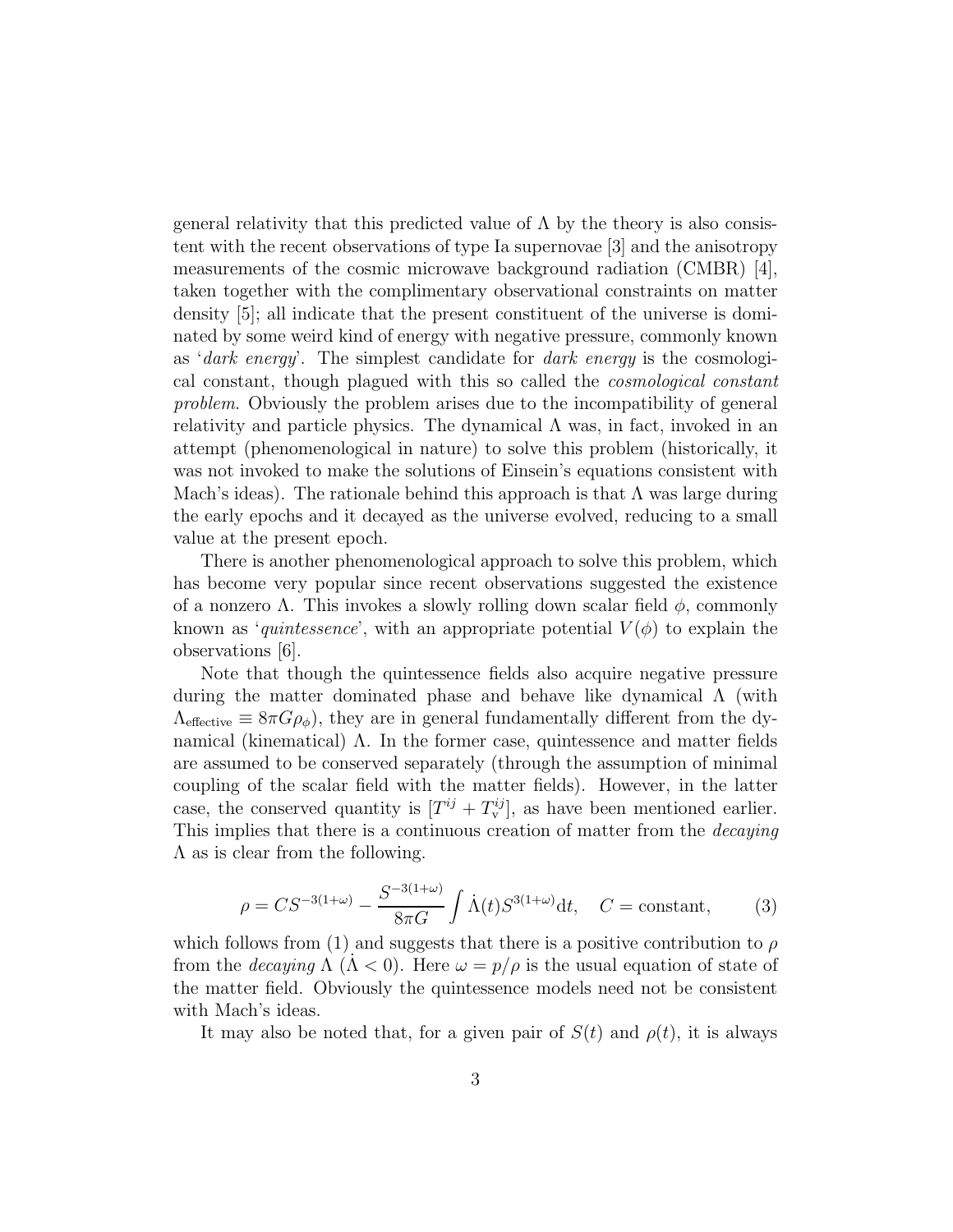possible to find a  $V(\phi)$  which explains the observations, as has been shown recently by Padmanabhan [7]. This result is irrespective of what the future observations reveal about the given  $S(t)$  and  $\rho(t)$ , and hence makes these models trivial. Like the anthropic principle [8], these models also don't have any predictive power and lead to similar late time behaviour of the universe.

The true solution of the cosmological constant problem should be provided by a full theory of quantum cosmology, which is unfortunately not available at the moment. However, some arguments have been made, based on the quantum gravitational uncertainty principle and the discrete structure of spacetime at Planck length, which have made it possible to connect the cosmological constant with the microstructure of spacetime [7, 9]. By assuming that  $\Lambda$  is a stochastic variable arising from the quantum fluctuations and it is the rms fluctuation which is being observed in the cosmological context, it has been shown that the uncertainty in the value of  $\Lambda$  can be written as

$$
\Delta \Lambda = \frac{1}{\sqrt{0}},\tag{4}
$$

where  $\mathcal{U}$  is the four volume of the universe. If one estimates the 'radius' of the universe by  $S \approx ct \approx cH^{-1}$ , then this reduces to

$$
\Delta \Lambda \approx H^2, \quad \text{(in units with } c = 1), \tag{5}
$$

which matches exactly with the present observations.

There are also other ways which suggest  $\Lambda \propto H^2$ . Two such ways have been described in the following (two more have been described by Padmanabhan in his paper [7]).

(i) We know that a positive  $\Lambda$  introduces a force of repulsion between two bodies which increases in proportion to the distance between them. This force experienced by a test particle at the scale of the whole universe is  $c\Lambda H^{-1}$ . If this repulsive force roughly balances the gravitational attraction  $4\pi Gc\rho/3H$  of the universe on the test particle, one finds  $\Lambda \approx H^2$ , provided  $\Omega_{\rm m}$  (=  $8\pi G\rho/3H^2$ ) is of order unity.

(ii) From the dimensional considerations, it is always possible to write  $\Lambda$ in terms of Planck energy density times a dimensionless quantity [10]:

$$
\Lambda \approx 8\pi G\rho_{\rm Pl} \left[\frac{t_{\rm Pl}}{t_H}\right]^{\alpha} \approx t_{\rm Pl}^{-2} \left[\frac{t_{\rm Pl}}{t_H}\right]^{\alpha},\tag{6}
$$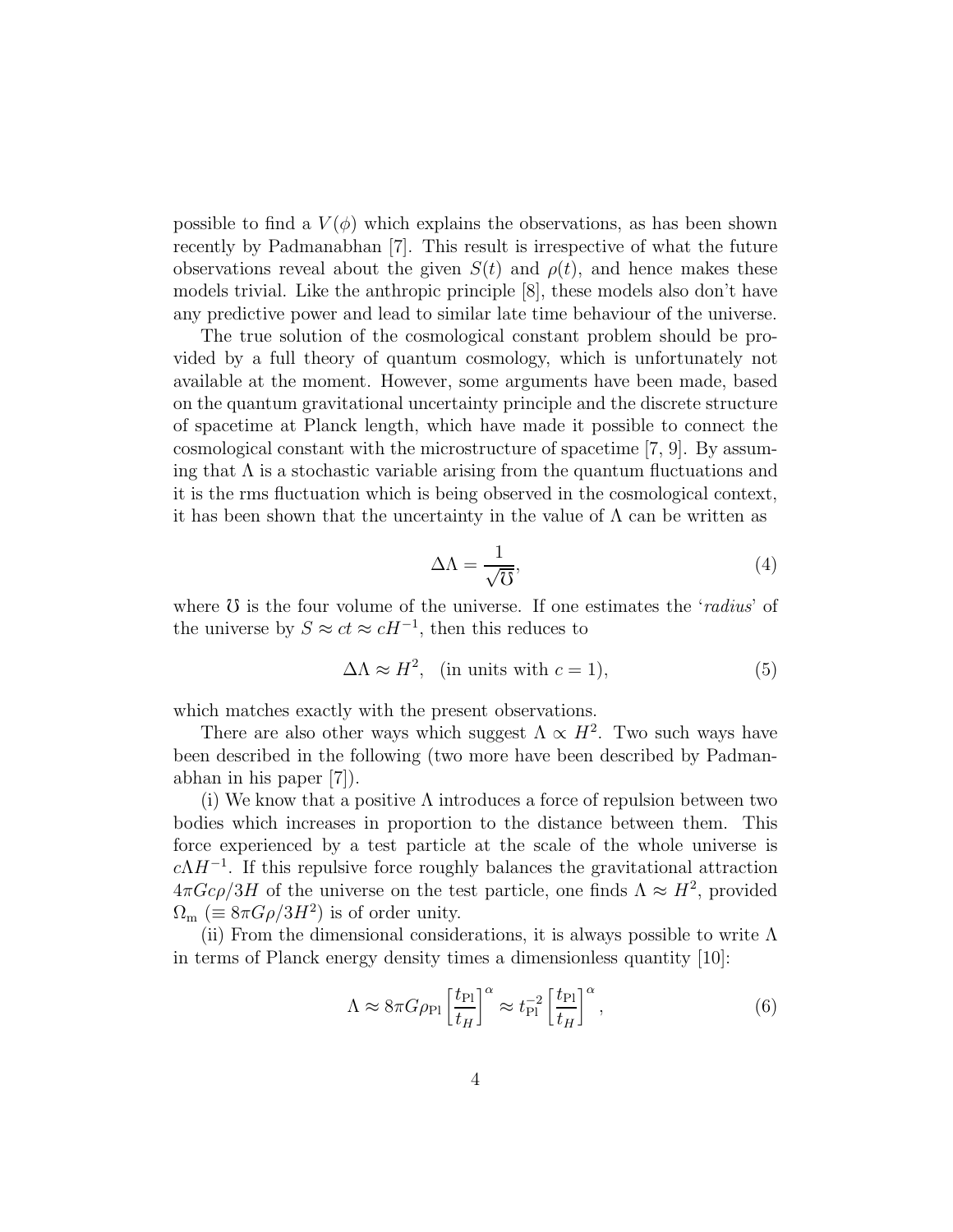where  $t_{\text{Pl}} \equiv (G\hbar/c^5)^{1/2}$  and  $t_H \equiv H^{-1}$  are the Planck and Hubble times respectively and  $\rho_{\text{Pl}} \equiv c^5/G^2\hbar$  is the Planck energy density. For  $\alpha = 2$ , which gives the right value of  $\Lambda$  at the present epoch, equation (6) leads to  $\Lambda \approx H^2$ .

By writing this law as  $\Lambda = nH^2$ , where *n* is a constant parameter, the dynamics of the resulting model can be obtained, from equations (2) and (3), as

$$
\rho \propto \Lambda \propto H^2 \propto t^{-2}, \ S \propto t^{2/[(3-n)(1+\omega)]}, \ n < 3,
$$
\n<sup>(7)</sup>

where we have considered  $k = 0$ , as has been suggested by the recent CMBR observations [4]. The cases  $n \geq 3$  (where  $\rho \leq 0$ ) are either unphysical or not compatible with  $\Lambda = \Lambda(t)$ . Note that the ansatz  $\Lambda = nH^2$  is equivalent to assuming that  $\Omega_{\Lambda}$  ( $\equiv \Lambda/3H^2 = n/3$ ) is a constant and, hence, so is  $\Omega_{\rm m}$  $(= 1-n/3)$  in a flat model. Hence  $\rho_{\rm v}/(\rho+\rho_{\rm v}) = n/3$  is also a constant. The deceleration parameter, in the model, is obtained as

$$
q = \frac{(3-n)(1+\omega)}{2} - 1,\tag{8}
$$

which is also constant and implies that  $q \geq$  $\geq 0$  according as  $n \leq$  $\frac{\leq}(1+3\omega)/(1+\omega).$ Thus two different values of the parameter n, viz., one with  $n < (1+3\omega)/(1+$  $\omega$ ) (say, n<sub>1</sub>) and the other with  $n > (1 + 3\omega)/(1 + \omega)$  (say, n<sub>2</sub>) can make the universe shift from deceleration to acceleration. This is interesting in view of the result obtained by Turner and Riess [11], which shows that the supernovae data favour a past deceleration followed by a recent acceleration, independent of the content of the universe. In fact, this is exactly the case in this model, as can be checked from the constraints on  $n$  coming from various observations. Freese et al [12], who derived this model by assuming  $\rho_{\rm v}/(\rho +$  $\rho_{\rm v}$  = constant, found that the element abundances from the primordial nucleosynthesis require  $\rho_{\rm v}/(\rho + \rho_{\rm v}) \leq 0.1$ . In terms of the parameter n, this translates to an  $n \leq 0.3$  in the early radiation era, implying a deceleration. Let us now see how the present observations constrain the model. It has already been shown that the model fits the high redshift supernovae Ia data (including SN 1997ff at  $z \approx 1.7$ ) very well [13]. Additionally, it also fits the data on the angular size and redshift of the compact radio sources very well [14]. Both the observations require  $n \approx 1.5$  and hence predict an accelerating expansion at the present epoch.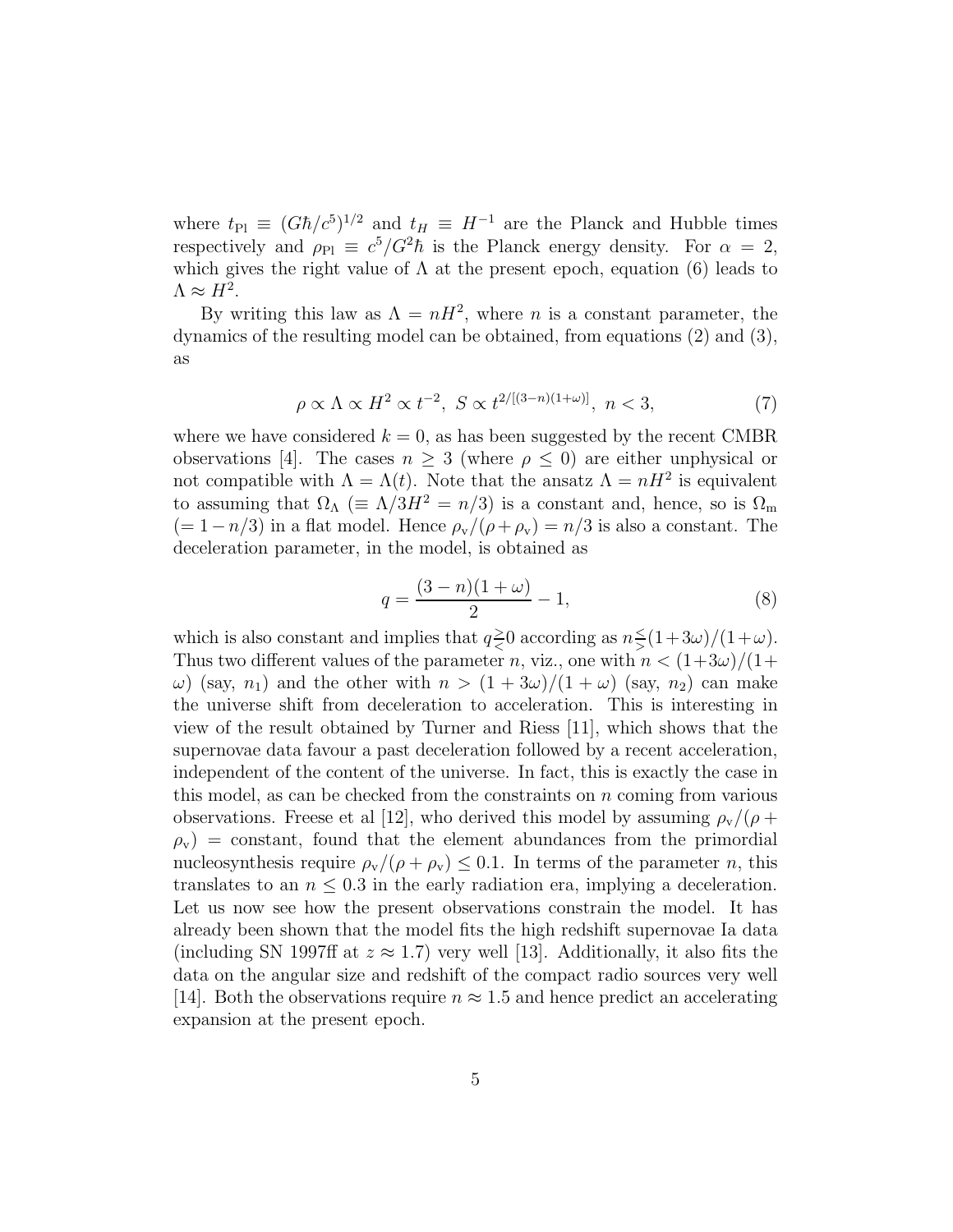Interestingly these constraints are also consistent with the CMBR anisotropy observations which, especially the first peak in the angular power spectrum curve which has been confirmed by various observations, require  $n$  to change at a redshift of a few. Thus if the expansion dynamics switches over from deceleration to acceleration at  $z = z_1$ , the angular diameter distance to the last scattering surface (at  $z = z_{\text{dec}}$ ) is given by

$$
d_{\rm A} = \frac{1}{(1+z_{\rm dec})} \left[ \int_0^{z_1} \frac{dz}{H(n_2; z)} + \int_{z_1}^{z_{\rm dec}} \frac{dz}{H(n_1; z)} \right]. \tag{9}
$$

For the dynamics of the model given by equation (7), this yields

$$
d_{\rm A} = \frac{1}{H_0(1+z_{\rm dec})} \left[ \int_0^{z_1} (1+z)^{(n_2-3)/2} dz + \int_{z_1}^{z_{\rm dec}} (1+z)^{(n_1-3)/2} dz \right]. \tag{10}
$$

If one considers  $n_2 = 1.5$  (from the SN and the radio sources data) and  $z_1 = 5$ (to be on the safe side in view of the future higher redshift observations), then a value of  $n_1 = 0.15$  gives the angle subtended by the Hubble radius  $d_H(z_{\text{dec}}, n_1)$  (with  $z_{\text{dec}} = 1100$ ) at the observer as  $\approx 0.9^{\circ}$  which is equivalent to a peak at a Legendre multipole size  $\ell \approx 200$ . This is exactly what the CMBR anisotropy observations have measured. Note that the parameter space  $(n_1, z_1)$  is wide enough which makes the model robust.

Another attractive feature of the model is that it supplies a sufficiently large age of the universe, which is very remarkable in view of the fact that the age of the universe in the FRW model with a constant  $\Lambda$  is uncomfortably close to the age of the globular clusters  $t_{\text{GC}} = 12.5 \pm 1.2$  Gyr [15]. The quintessential models give even lower age. In Figure 1, we have plotted the expansion age of the universe  $t_0$  as a function of  $\Omega_{\Lambda 0}$  in the present model, together with the favoured quintessence model ( $\omega_{\phi} \equiv p_{\phi}/\rho_{\phi} = -0.8$ ) and the FRW model with a constant  $\Lambda(\omega_{\phi}=-1)$ . Note that if the required mass density  $\Omega_{\text{m0}}$  of the universe was smaller, one could get higher age in these models, as is clear from the figure. This does not, however, seem likely, as the recent measurements give very narrow range of  $\Omega_{\text{m0}}$  as  $\Omega_{\text{m0}} = 0.330 \pm 0.035$ at one sigma level [5]. By using  $H_0 = 72 \pm 7$  km s<sup>-1</sup> Mpc<sup>-1</sup> (which is recently measured by the Hubble Space Telescope key project and is also consistent with a host of other experiments [16]), this value of  $\Omega_{\text{m0}}$  gives  $t_0 = 12.7 \pm 1.6$ Gyr in the FRW model with a constant  $\Lambda$ . This is roughly consistent with the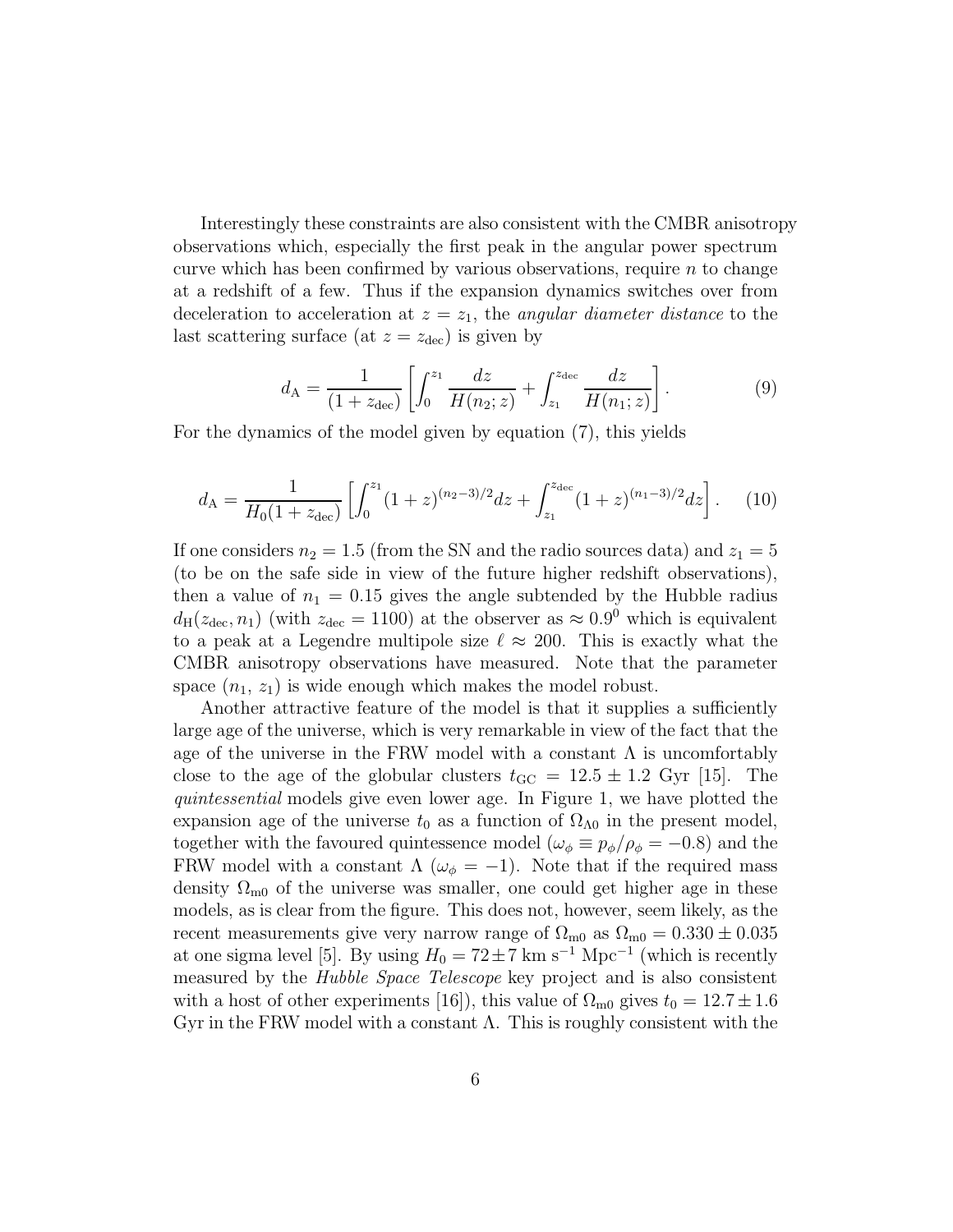

Figure 1: The age of the universe is plotted as a function of  $\Omega_{\Lambda 0}$  in some flat models, by using  $H_0 = 72 \text{ km s}^{-1} \text{ Mpc}^{-1}$ . The horizontal dotted line represents the age of the globular clusters  $t_{\text{GC}} = 12.5$  Gyr. The vertical dotted line corresponds to the mass density of the present universe ( $\Omega_{\rm m0}$  = 0.33).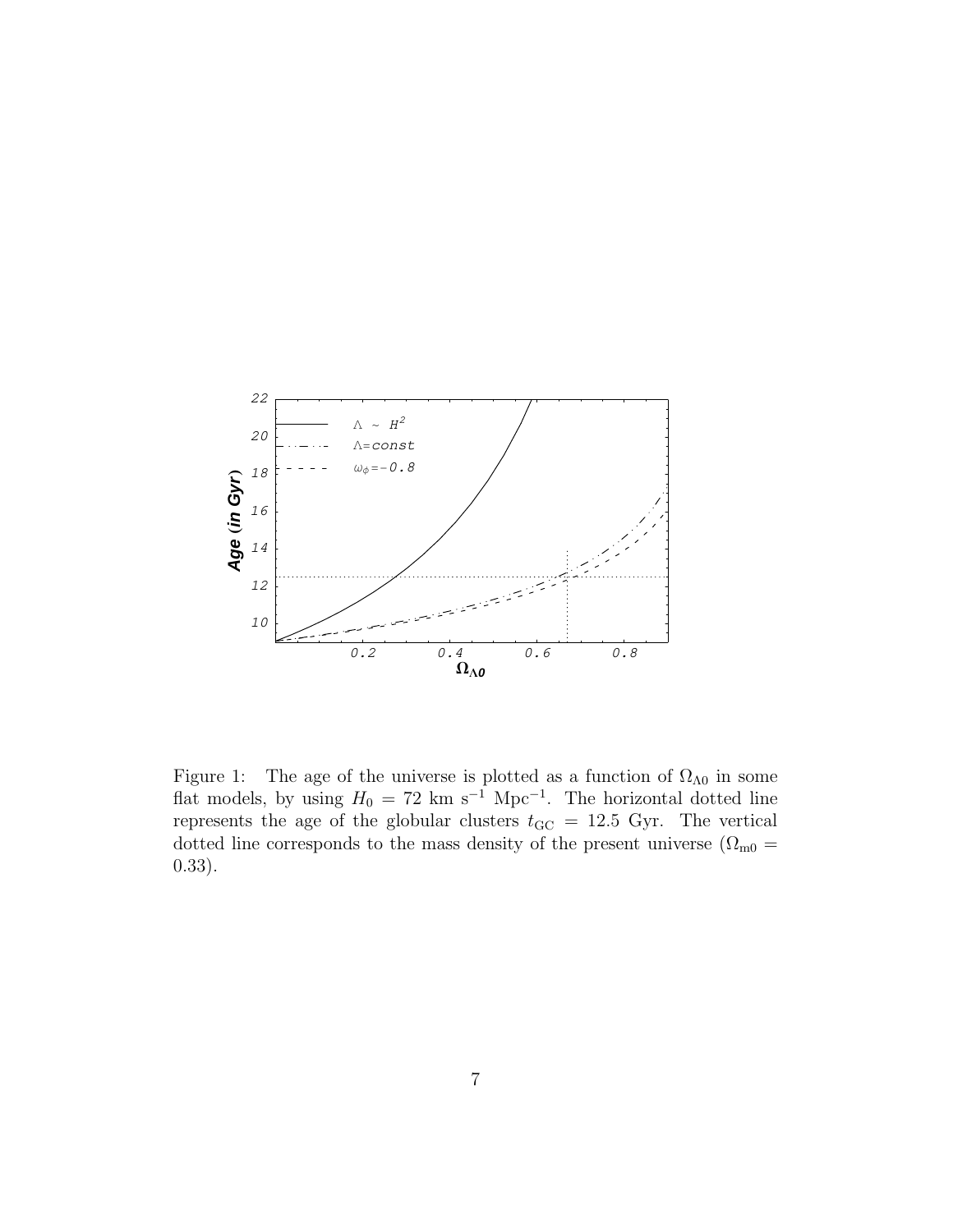value  $t_0 = 14 \pm 0.5$  Gyr estimated from the CMBR observations, which has been claimed to give more accurate age of the universe [17]. The value of  $t_0$ in the favoured quintessence model is obtained as  $t_0 = 12.3 \pm 1.5$  Gyr, which seems in real trouble in view of  $t_{\text{GC}} = 12.5 \pm 1.2$  Gyr. In this connection it is very encouraging that the model  $\Lambda \propto H^2$ , where the expression for the age of the universe yields  $t_0 \approx 2/(3\Omega_m)H_0^{-1}$ , gives  $t_0 \approx 27.4 \pm 5.6$  Gyr which is remarkably high.

In light of the successes and achievements stated above of this model, one is inclined to ask if it is just a matter of coincidence that the model is consistent with Mach's ideas and at the same time it solves the cosmological constant problem (at least phenomenologically). Should Mach's principle play some fundamental role in solving the cosmological constant problem? Two concepts (Mach's principle and the cosmological constant), invoked by Einstein, and later dismissed by himself, seem to be unavoidable. Are they really interlinked in some intricate way? Only the future will answer these questions.

## ACKNOWLEDGEMENTS

The author thanks Professor J. V. Narlikar for useful discussion and the Department of Atomic Energy, India for support of the Homi Bhabha postdoctoral fellowship.

## REFERENCES:

[1] Narlikar J. V. (2002), An Introduction to Cosmology, Cambridge Univ. Press, Camgridge, p 104.

[2] Weinberg, S. (1989) Rev. Mod. Phys. 61 1; Sahni V. and Starobinsky A. (2000) Int. J. Mod. Phys. D 9 373.

[3] Perlmutter S. et al (1999), Astrophys. J. 517, 565; Riess A. G. et al (1998), Astron. J., 116, 1009; Riess A. G. et al (2001) Astrophys. J. 560, 49.

[4] de Bernardis P. et al (2000) Nature 404, 955; Lee A. T. et al (2001) Astrophys. J. 561, L1; Halverson N. W. et al (2002) Astrophys. J. 568, 38; Sievers J. L. et al, [astro-ph/0205387](http://arxiv.org/abs/astro-ph/0205387).

[5] Turner M. S., [astro-ph/0106035.](http://arxiv.org/abs/astro-ph/0106035)